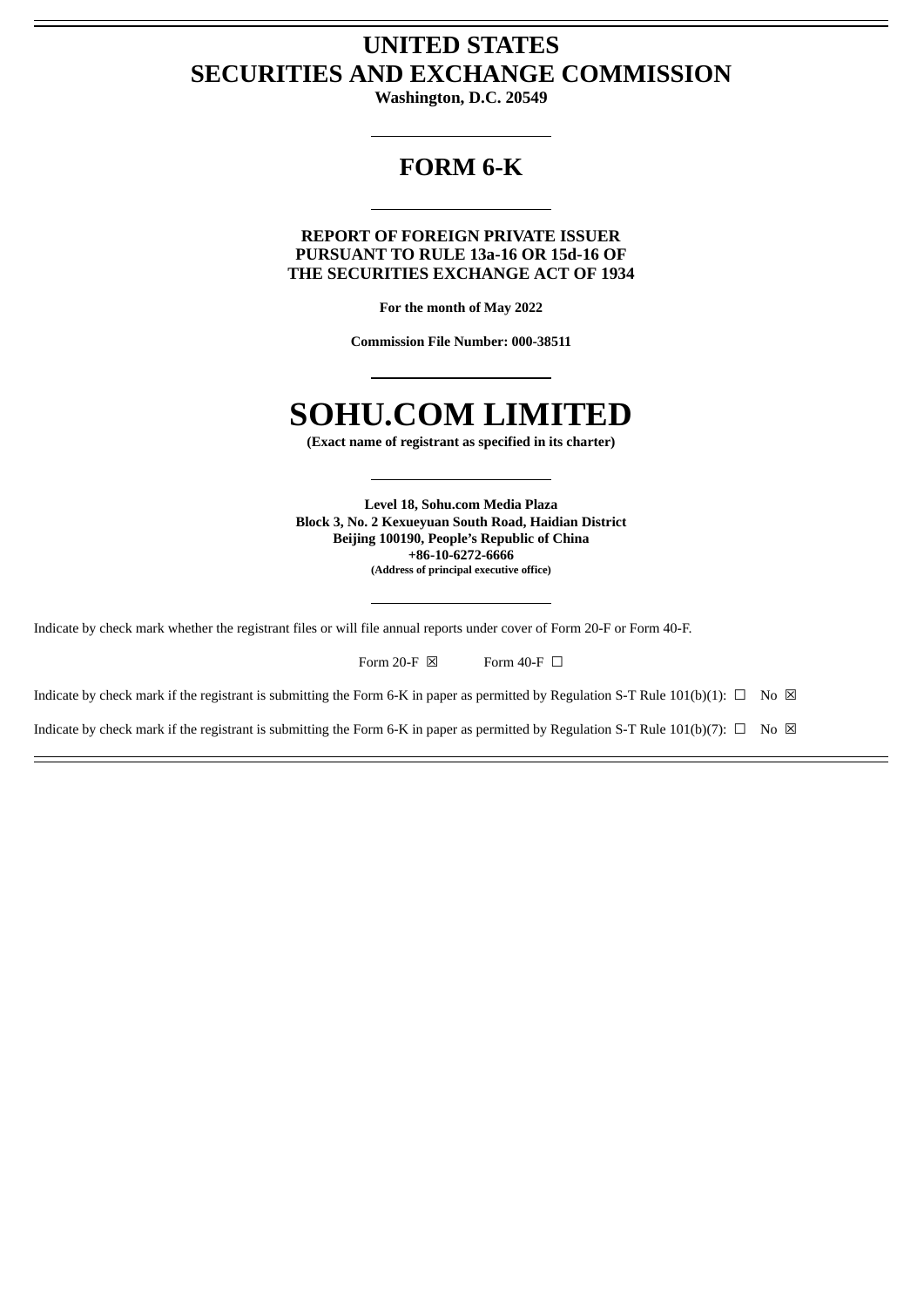#### **Press Release**

On May 16, 2022, the registrant announced its unaudited financial results for the first quarter ended March 31, 2022. A copy of the press release issued by the registrant regarding the foregoing is furnished herewith as Exhibit 99.1 and is incorporated herein by reference.

# **Exhibits.**

99.1 Press release reporting [Sohu.com](#page-3-0) Limited's unaudited financial results for the first quarter ended March 31, 2022.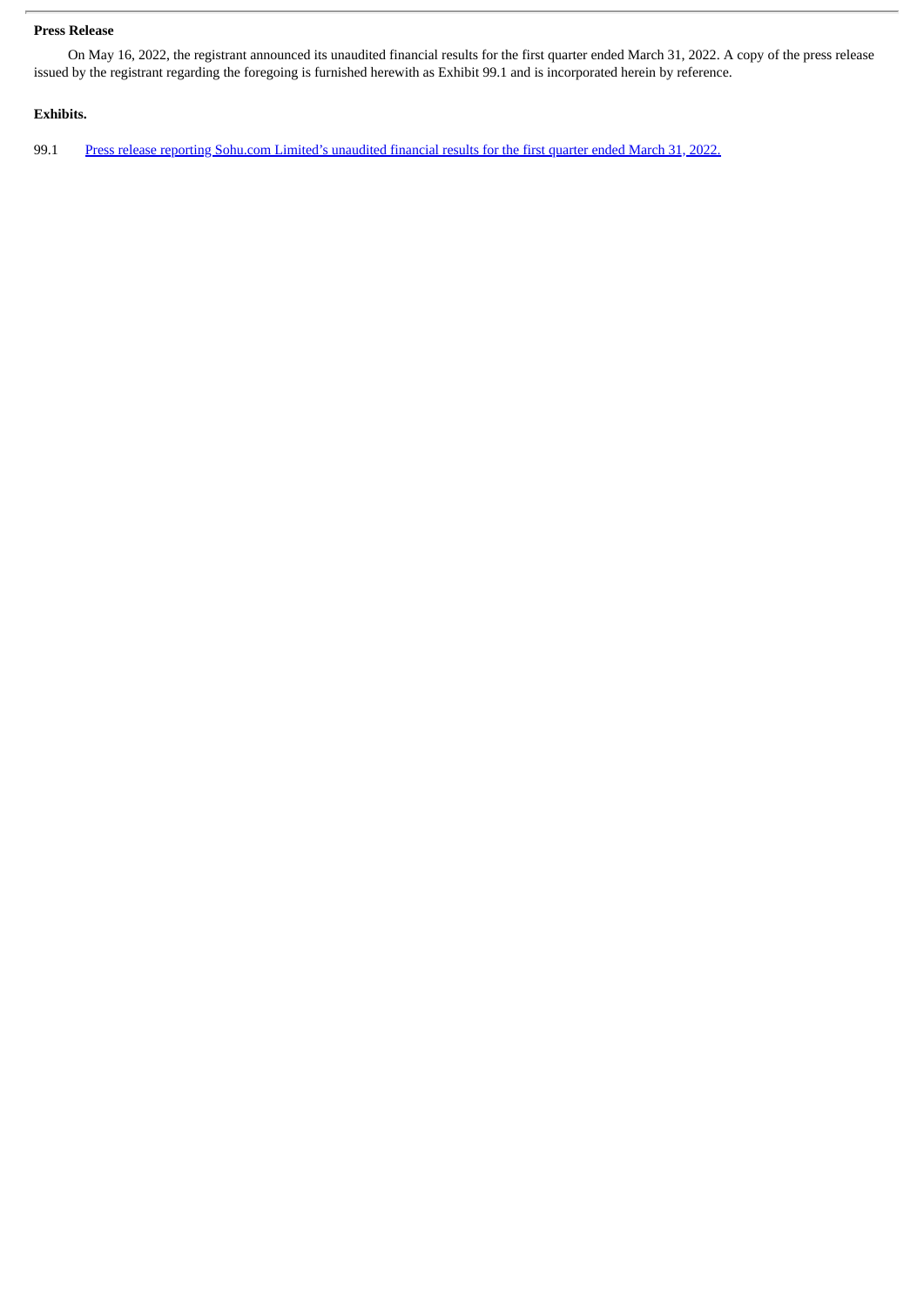SIGNATURE

Pursuant to the requirements of the Securities Exchange Act of 1934, the registrant has duly caused this report to be signed on its behalf by the undersigned hereunto duly authorized.

# SOHU.COM LIMITED

By: /s/ Joanna Lv

Name: Joanna Lv Title: Chief Financial Officer

Date: May 16, 2022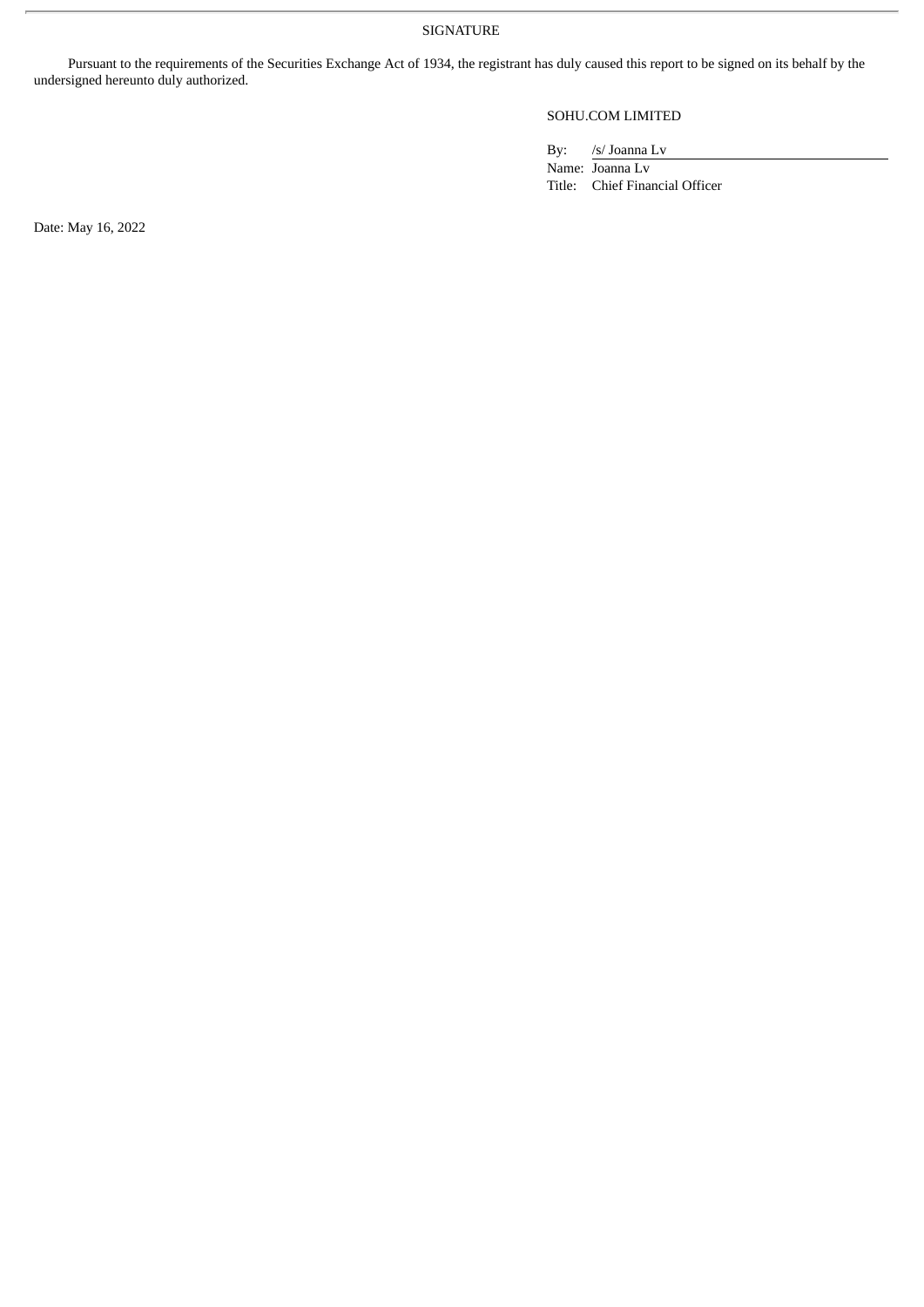#### **SOHU.COM REPORTS FIRST QUARTER 2022 UNAUDITED FINANCIAL RESULTS**

<span id="page-3-0"></span>BEIJING, May 16, 2022 –Sohu.com Limited (NASDAQ: SOHU) ("Sohu" or the "Company"), China's leading online media, video, and game business group, today reported unaudited financial results for the first quarter ended March 31, 2022.

# **First Quarter Highlights**

- Total revenues were US\$193 million1, down 13% year-over-year and flat quarter-over-quarter.
- Brand advertising revenues were US\$24 million, down 23% year-over-year and 29% quarter-over-quarter.
- Online game revenues were US\$158 million, down 11% year-over-year and up 10% quarter-over-quarter.
- GAAP net income2 attributable to Sohu.com Limited was US\$3 million, compared with net income of US\$32 million in the first quarter of 2021 and net income of US\$4 million in the fourth quarter of 2021.
- Non-GAAP3 net income attributable to Sohu.com Limited was US\$9 million, compared with net income of US\$37 million in the first quarter of 2021 and net income of US\$0.2 million in the fourth quarter of 2021.

Dr. Charles Zhang, Chairman and CEO of Sohu.com Limited, commented, "In the first quarter of 2022, despite the negative impact of COVID-19 and a challenging macroeconomic environment, we continued to focus on product refinements and improving operational efficiency. Thanks to the excellent performance of our online game business, we delivered better-than-expected bottom-line performance and achieved profitability for the quarter. For Sohu Media Portal, we carried out product upgrades and improvements in the overall quality of our news and content, all of which continued to draw users to our platforms and keep them engaged. For Sohu Video, with the continuous execution of our "Twin Engine" strategy, we proactively extended our live broadcasting to a greater number of scientific fields. We also focused on user acquisition for our key mobile products and explored ways to improve monetization for both Sohu Media Portal and Sohu Video. For Changyou, our online games performed well during the quarter, with revenue exceeding the high-end of our prior guidance."

# **First Quarter Financial Results**

#### *Revenues*

Total revenues were US\$193 million, down 13% year-over-year and flat quarter-over-quarter.

Brand advertising revenues totaled US\$24 million, down 23% year-over-year and 29% quarter-over-quarter. The decrease was mainly due to a decrease in portal advertising revenues.

Online game revenues were US\$158 million, down 11% year-over-year and up 10% quarter-over-quarter. The year-over-year decrease was mainly due to the natural decline of TLBB Vintage. The quarter-over-quarter increase was mainly due to improved performance of TLBB PC, as a result of content updates and promotional activities launched during the quarter.

# *Gross Margin*

Both GAAP and non-GAAP gross margin were 75%, compared with 79% in the first quarter of 2021 and 73% in the fourth quarter of 2021.

- 1 On a constant currency (non-GAAP) basis, if the exchange rate in the first quarter of 2022 had been the same as it was in the first quarter of 2021, or RMB6.48=US\$1.00, US\$ total revenues in the first quarter of 2022 would have been US\$190 million, or US\$3 million less than GAAP total revenues, and down 15% year-over-year.
- 2 Following the completion on September 23, 2021 of the transaction with Tencent related to Sogou, Sohu no longer has any ownership interest in Sogou. Unless indicated otherwise, results presented in this release exclude results from Sogou operations. For historical statements, the results of operations of Sogou and the gain from its disposal are presented in separate line items as discontinued operations.
- 3 Non-GAAP results exclude share-based compensation expense; changes in fair value recognized in the Company's consolidated statements of operations with respect to equity investments with readily determinable fair values; and interest expense recognized in connection with the one-time transition tax (the "Toll Charge") imposed by the U.S. Tax Cuts and Jobs Act signed into law on December 22, 2017 (the "U.S. TCJA"). Explanation of the Company's non-GAAP financial measures and related reconciliations to GAAP financial measures are included in the accompanying "Non-GAAP Disclosure" and "Reconciliations of Non-GAAP Results of Operation Measures to the Nearest Comparable GAAP Measures."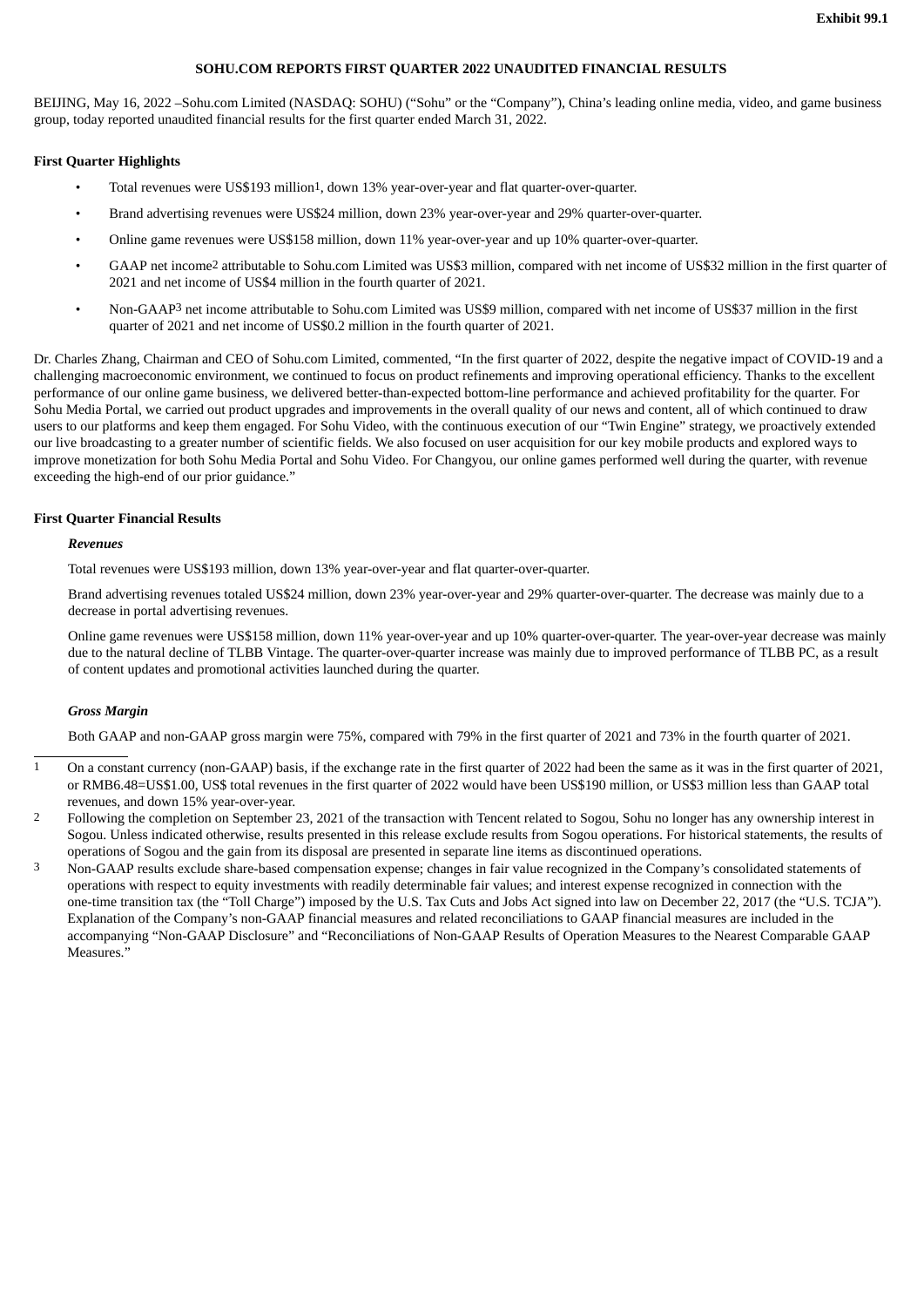Both GAAP and non-GAAP gross margin for the brand advertising business were 2%, compared with 20% in the first quarter of 2021 and 28% in the fourth quarter of 2021. The margin decrease was mainly due to the decrease in brand advertising revenues.

GAAP gross margin for online games was 86%, compared with 89% in the first quarter of 2021 and 84% in the fourth quarter of 2021. Non-GAAP gross margin for online games was 86%, compared with 90% in the first quarter of 2021 and 84% in the fourth quarter of 2021.

#### *Operating Expenses*

For the first quarter of 2022, GAAP operating expenses totaled US\$132 million, up 6% year-over-year and down 9% quarter-over-quarter. Non-GAAP operating expenses were US\$130 million, up 6% year-over-year and down 9% quarter-over-quarter. The year-over-year increase was mainly due to increases in traffic and user acquisition cost. The quarter-over-quarter decrease was mainly due to decreases in salary and benefits expenses.

#### *Operating Profit/(Loss)*

GAAP operating profit was US\$13 million, compared with an operating profit of US\$51 million in the first quarter of 2021 and an operating loss of US\$3 million in the fourth quarter of 2021.

Non-GAAP operating profit was US\$14 million, compared with an operating profit of US\$53 million in the first quarter of 2021 and an operating loss of US\$3 million in the fourth quarter of 2021.

#### *Income Tax Expense*

GAAP income tax expense was US\$17 million, compared with income tax expense of US\$23 million in the first quarter of 2021 and income tax expense of US\$9 million in the fourth quarter of 2021. Non-GAAP income tax expense was US\$17 million, compared with income tax expense of US\$23 million in the first quarter of 2021 and income tax expense of US\$6 million in the fourth quarter of 2021. Income tax expense in the fourth quarter of 2021 included a one-time tax benefit of US\$7 million recognized by Changyou after pre-adjustment of its income tax due for 2021.

#### *Net Income*

GAAP net income attributable to Sohu.com Limited was US\$3 million, or net income of US\$0.07 per fully-diluted ADS, compared with net income of US\$32 million in the first quarter of 2021 and net income of US\$4 million in the fourth quarter of 2021.

Non-GAAP net income attributable to Sohu.com Limited was US\$9 million, or net income of US\$0.26 per fully-diluted ADS, compared with net income of US\$37 million in the first quarter of 2021 and net income of US\$0.2 million in the fourth quarter of 2021.

#### *Liquidity and Capital Resources*

As of March 31, 2022, cash and cash equivalents, short-term investments and long-term time deposits totaled approximately US\$1.54 billion.

# **Supplementary Information for Changyou Results**

#### *First Quarter 2022 Operating Results*

- For PC games, total average monthly active user accounts<sup>4</sup> (MAU) were 2.0 million, a decrease of 13% year-over-year and 1% quarter-overquarter. The year-over-year decrease was mainly due to the natural decline of Changyou's older games. Total quarterly aggregate active paying accounts5 (APA) were 1.0 million, an increase of 4% year-over-year and quarter-over-quarter.
- For mobile games, total average MAU were 2.4 million, an increase of 16% year-over-year and a decrease of 6% quarter-over-quarter. The yearover-year increase was mainly from Bright Stars, a game designed for female players launched during the quarter, and Little Raccoon: Heroes launched during the third quarter of 2021. The quarter-over-quarter decrease was mainly due to the natural decline of Changyou's older games, including Little Raccoon: Heroes.

4 Monthly active user accounts refers to the number of registered accounts that are logged in to these games at least once during the month.

5 Quarterly aggregate active paying accounts refers to the number of accounts from which game points are utilized at least once during the quarter.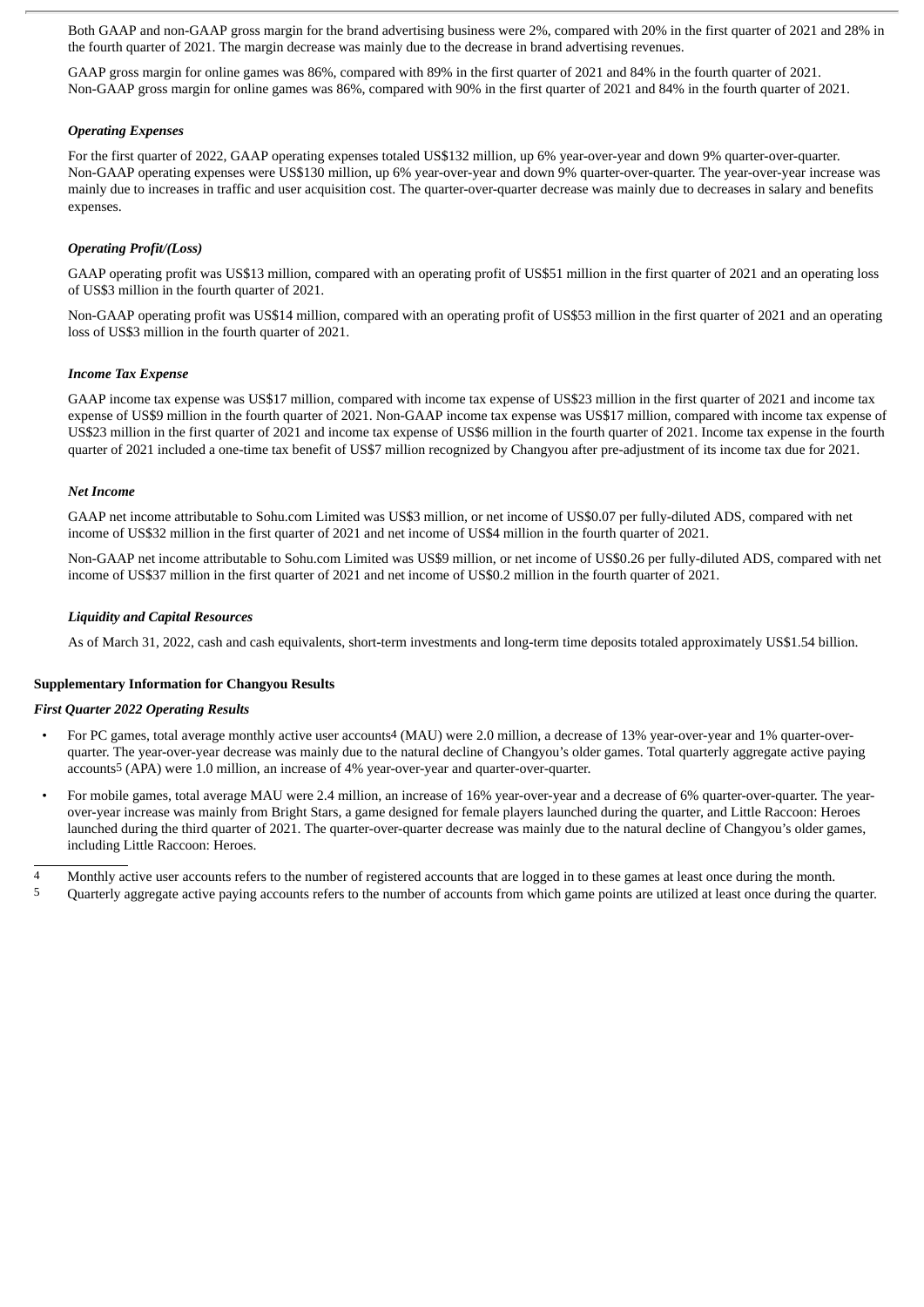Total quarterly APA were 0.5 million, an increase of 14% year-over-year and 6% quarter-over-quarter. The year-over-year and quarter-overquarter increases were mainly from Bright Stars.

# *First Quarter 2022 Unaudited Financial Results*

**Total revenues** were US\$160 million, a decrease of 11% year-over-year and an increase of 10% quarter-over-quarter. Online game revenues were US\$158 million, a decrease of 11% year-over-year and an increase of 10% quarter-over-quarter. Online advertising revenues were US\$2 million, a decrease of 37% year-over-year and an increase of 1% quarter-over-quarter.

**GAAP and non-GAAP gross profit** were both US\$137 million, a decrease of 14% year-over-year and an increase of 13% quarter-over-quarter.

**GAAP operating expenses** were US\$54 million, a decrease of 11% year-over-year and 21% quarter-over-quarter. The year-over-year decrease was mainly due to a decrease in bonus expenses, partially offset by an increase in marketing and promotional spending for online games. The quarter-over-quarter decrease was mainly due to a decrease in bonus expenses, as well as a decrease in marketing and promotional spending for online games.

**Non-GAAP operating expenses** were US\$53 million, a decrease of 10% year-over-year and 21% quarter-over-quarter.

**GAAP operating profit** was US\$83 million, compared with an operating profit of US\$99 million for the first quarter of 2021 and US\$53 million for the fourth quarter of 2021.

**Non-GAAP operating profit** was US\$85 million, compared with a non-GAAP operating profit of US\$101 million for the first quarter of 2021 and US\$55 million for the fourth quarter of 2021.

#### **Business Outlook**

For the second quarter of 2022, Sohu estimates:

- Brand advertising revenues to be between US\$22 million and US\$25 million; this implies an annual decrease of 32% to 40%, and a sequential decrease of 7% to a sequential increase of 5%.
- Online game revenues to be between US\$150 million and US\$160 million; this implies an annual decrease of 1% to an annual increase of 6%, and a sequential decrease of 5% to a sequential increase of 1%.
- Non-GAAP net loss attributable to Sohu.com Limited to be between US\$15 million and US\$5 million; and GAAP net loss attributable to Sohu.com Limited to be between US\$18 million and US\$8 million.

For the second quarter 2022 guidance, the Company has adopted a presumed exchange rate of RMB6.59=US\$1.00, as compared with the actual exchange rate of approximately RMB6.46=US\$1.00 for the second quarter of 2021, and RMB6.35=US\$1.00 for the first quarter of 2022.

This forecast reflects Sohu's management's current and preliminary view, which is subject to substantial uncertainty, particularly in view of the potential ongoing impact of the worldwide COVID-19 pandemic, which remains difficult to predict.

# **Non-GAAP Disclosure**

To supplement the unaudited consolidated financial statements presented in accordance with accounting principles generally accepted in the United States of America ("GAAP"), Sohu's management uses non-GAAP measures of gross profit, operating profit, net income, net income attributable to Sohu.com Limited and diluted net income attributable to Sohu.com Limited per ADS, which are adjusted from results based on GAAP to exclude the impact of share-based compensation expense; changes in fair value recognized in the Company's consolidated statements of operations with respect to equity investments with readily determinable fair values; and interest expense recognized in connection with the Toll Charge imposed by the U.S. TCJA. These measures should be considered in addition to results prepared in accordance with GAAP, but should not be considered a substitute for, or superior to, GAAP results.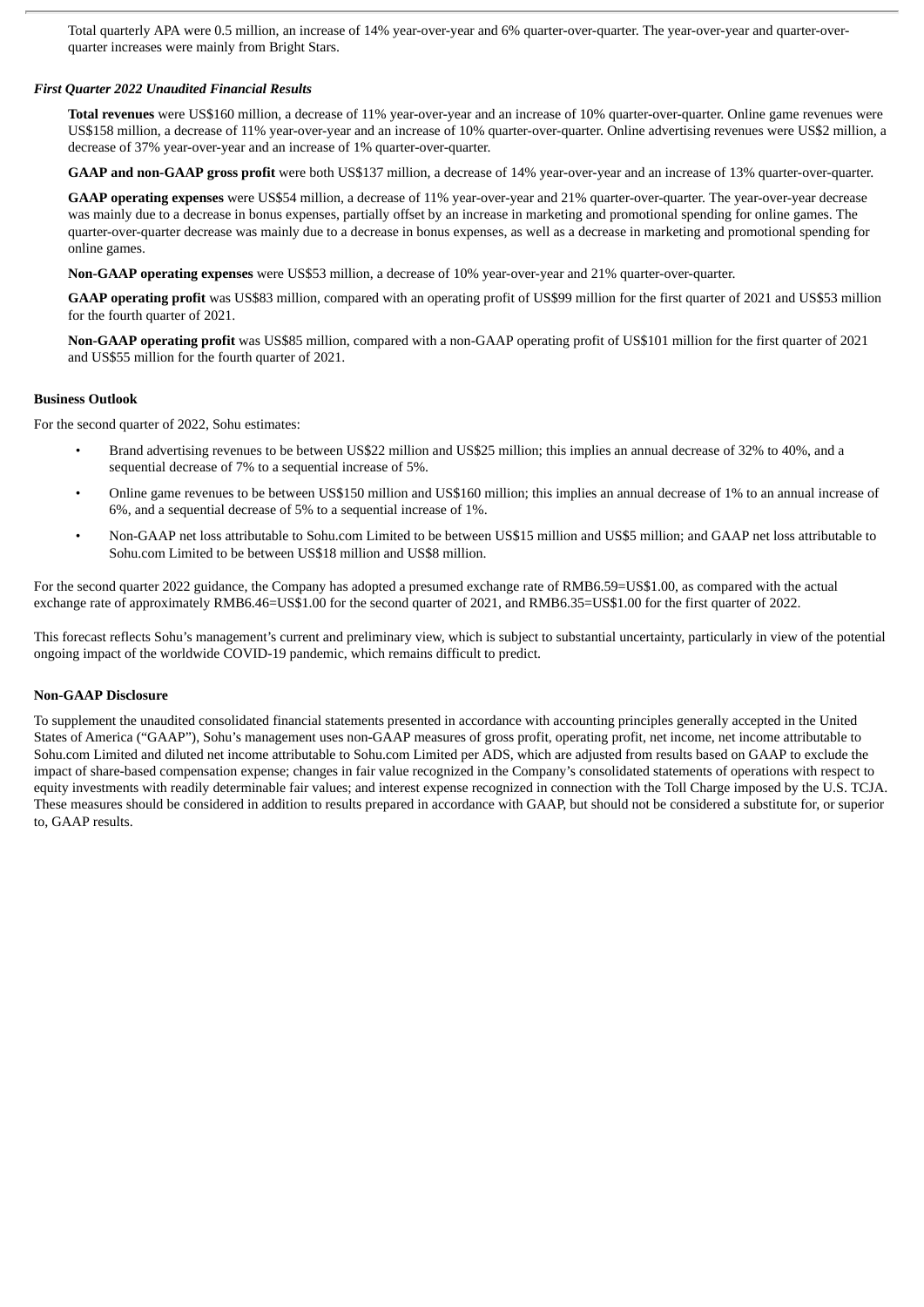Sohu's management believes excluding share-based compensation expense; changes in fair value recognized in the Company's consolidated statements of operations with respect to equity investments with readily determinable fair values; and interest expense recognized in connection with the Toll Charge from its non-GAAP financial measure is useful for itself and investors. Further, the impact of share-based compensation expense; changes in fair value recognized in the Company's consolidated statements of operations with respect to equity investments with readily determinable fair values; and interest expense recognized in connection with the Toll Charge cannot be anticipated by management and business line leaders and these expenses were not built into the annual budgets and quarterly forecasts that have been the basis for information Sohu provides to analysts and investors as guidance for future operating performance. As the impact of share-based compensation expense and changes in fair value recognized in the Company's consolidated statements of operations with respect to equity investments with readily determinable fair values does not involve subsequent cash outflow or is reflected in the cash flows at the equity transaction level, Sohu does not factor this impact in when evaluating and approving expenditures or when determining the allocation of its resources to its business segments. As a result, in general, the monthly financial results for internal reporting and any performance measures for commissions and bonuses are based on non-GAAP financial measures that exclude share-based compensation expense, changes in fair value recognized in the Company's consolidated statements of operations with respect to equity investments with readily determinable fair values, and also excluded the interest expense recognized in connection with the Toll Charge.

The non-GAAP financial measures are provided to enhance investors' overall understanding of Sohu's current financial performance and prospects for the future. A limitation of using non-GAAP gross profit, operating profit, net income, net income attributable to Sohu.com Limited and diluted net income attributable to Sohu.com Limited per ADS excluding share-based compensation expense; changes in fair value recognized in the Company's consolidated statements of operations with respect to equity investments with readily determinable fair values; and interest expense recognized in connection with the Toll Charge is that these excluded items have been and will continue to be significant recurring expenses in Sohu's business for the foreseeable future. In order to mitigate these limitations Sohu has provided specific information regarding the GAAP amounts excluded from each non-GAAP measure. The accompanying tables include details on the reconciliation between the GAAP financial measures that are most directly comparable to the non-GAAP financial measures that have been presented.

# **Notes to Financial Information**

Financial information in this press release other than the information indicated as being non-GAAP is derived from Sohu's unaudited financial statements prepared in accordance with GAAP.

# **Safe Harbor Statement**

This announcement contains forward-looking statements. It is currently expected that the Business Outlook will not be updated until release of Sohu's next quarterly earnings announcement; however, Sohu reserves right to update its Business Outlook at any time for any reason. Statements that are not historical facts, including statements about Sohu's beliefs and expectations, are forward-looking statements. These statements are based on current plans, estimates and projections, and therefore you should not place undue reliance on them. Forward-looking statements involve inherent risks and uncertainties. We caution you that a number of important factors could cause actual results to differ materially from those contained in any forwardlooking statement. Potential risks and uncertainties include, but are not limited to, instability in global financial and credit markets and its potential impact on the Chinese economy; exchange rate fluctuations, including their potential impact on the Chinese economy and on Sohu's reported U.S. dollar results; recent slow-downs in the growth of the Chinese economy; the uncertain regulatory landscape in the People's Republic of China; fluctuations in Sohu's quarterly operating results; the possibilities that Sohu will be unable to recoup its investment in video content and that Changyou will be unable to develop a series of successful games for mobile platforms or successfully monetize mobile games it develops or acquires; Sohu's reliance on online advertising sales and online games for its revenues; the impact of the U.S. TCJA; the effects of the COVID-19 pandemic on the economy in China in general and on Sohu's business in particular; and the possibility that, unless an accommodation is reached between the SEC and the China Securities Regulatory Commission, the U.S. Holding Foreign Companies Accountable Act and rules of the SEC thereunder may cause the SEC to prohibit trading of Sohu's ADSs on NASDAQ, any other U.S. stock exchange, or the U.S. over-the-counter markets beginning in 2024 or, if currently pending legislation becomes law, 2023. Further information regarding these and other risks is included in Sohu's annual report on Form 20-F for the year ended December 31, 2021, and other filings with and information furnished to the Securities and Exchange Commission.

# **Conference Call and Webcast**

Sohu's management team will host a conference call at 7:30 a.m. U.S. Eastern Time, May 16, 2022 (7:30 p.m. Beijing/Hong Kong time, May 16, 2022) following the quarterly results announcement. Participants can register for the conference call by navigating to http://apac.directeventreg.com/registration/event/5725798. Once preregistration has been completed, participants will receive dial-in numbers, an event passcode, and a unique registrant ID.

To join the conference, please dial the number you receive, enter the event passcode followed by your unique registrant ID, and you will be joined to the conference instantly. Please dial in 10 minutes before the call is scheduled to begin.

A telephone replay of the call will be available after the conclusion of the conference call at 10:30 a.m. Eastern Time May 16 through May 23, 2022. The dial-in details for the telephone replay are: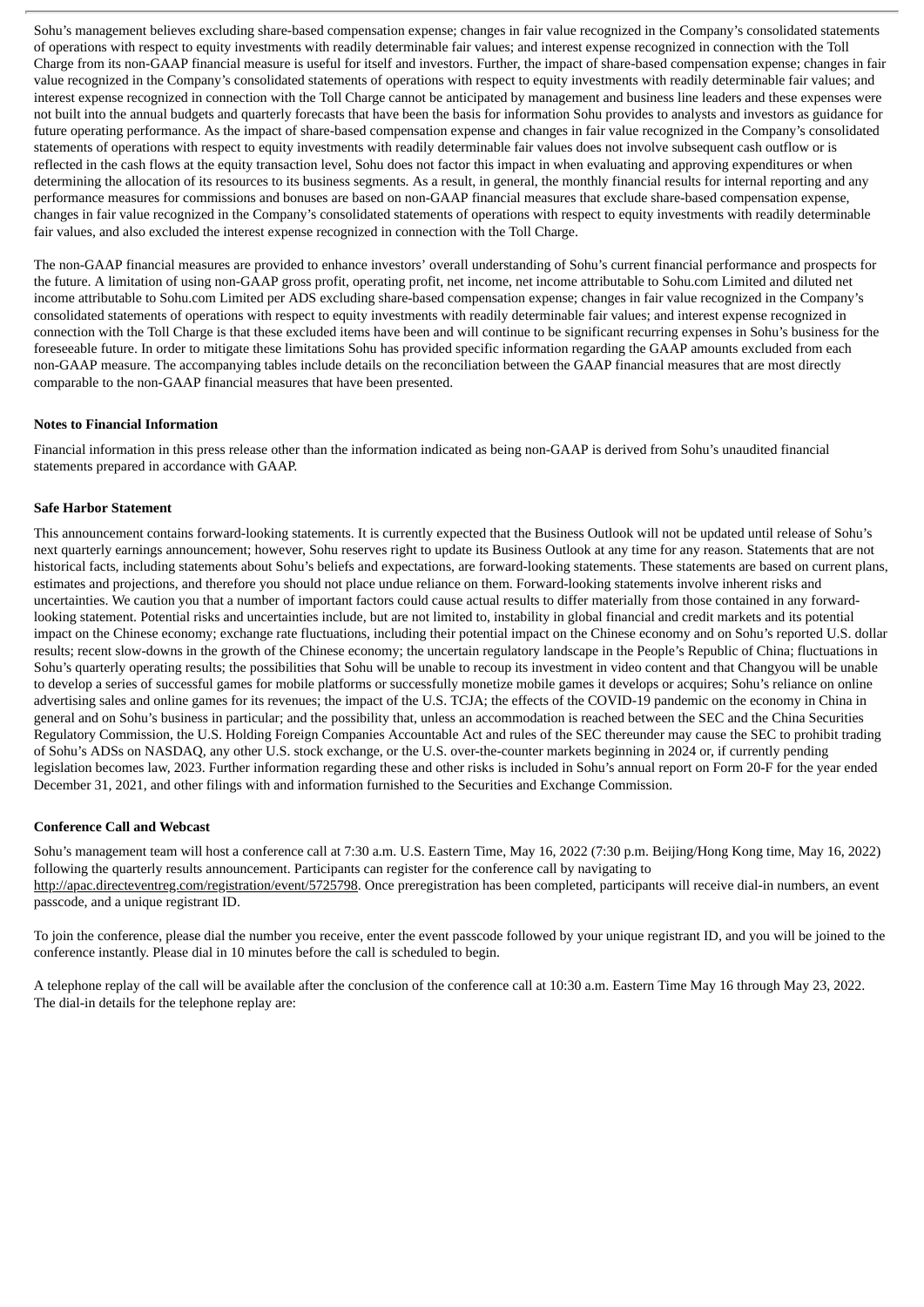Passcode: 5725798

International: +1-646-254-3697

The live Webcast and archive of the conference call will be available on the Investor Relations section of Sohu's Website at http://investors.sohu.com/.

# **About Sohu.com**

Sohu.com Limited (NASDAQ: SOHU) was established by Dr. Charles Zhang, one of China's internet pioneers, in the 1990s. As a mainstream media platform in China, Sohu is indispensable to the daily life of millions of Chinese, providing a network of web properties and community based products which continually offer a broad array of choices regarding information, entertainment and communication to the vast number of Sohu users. Sohu has built one of the most comprehensive matrices of Chinese language web properties, consisting of the leading online media destinations Sohu News App, mobile news portal m.sohu.com, PC portal www.sohu.com; online video website tv.sohu.com; and the online games platform www.changyou.com/en/.

Sohu provides online brand advertising services as well as multiple news, information and content services on its matrix of websites and also on its mobile platforms. Sohu's online game business, conducted by its subsidiary Changyou, develops and operates a diverse portfolio of PC and mobile games, such as Tian Long Ba Bu ("TLBB"), one of the most popular PC games in China. Changyou also owns and operates the 17173.com Website, a game information portal in China.

#### **For investor and media inquiries, please contact:**

#### **In China:**

Ms. Pu Huang Sohu.com Limited Tel: +86 (10) 6272-6645 E-mail: ir@contact.sohu.com

#### **In the United States:**

| Ms. Linda Bergkamp |                                    |  |  |  |  |  |  |
|--------------------|------------------------------------|--|--|--|--|--|--|
| Christensen        |                                    |  |  |  |  |  |  |
| Tel:               | $+1(480)$ 614-3004                 |  |  |  |  |  |  |
| E-mail:            | <u>lbergkamp@christensenir.com</u> |  |  |  |  |  |  |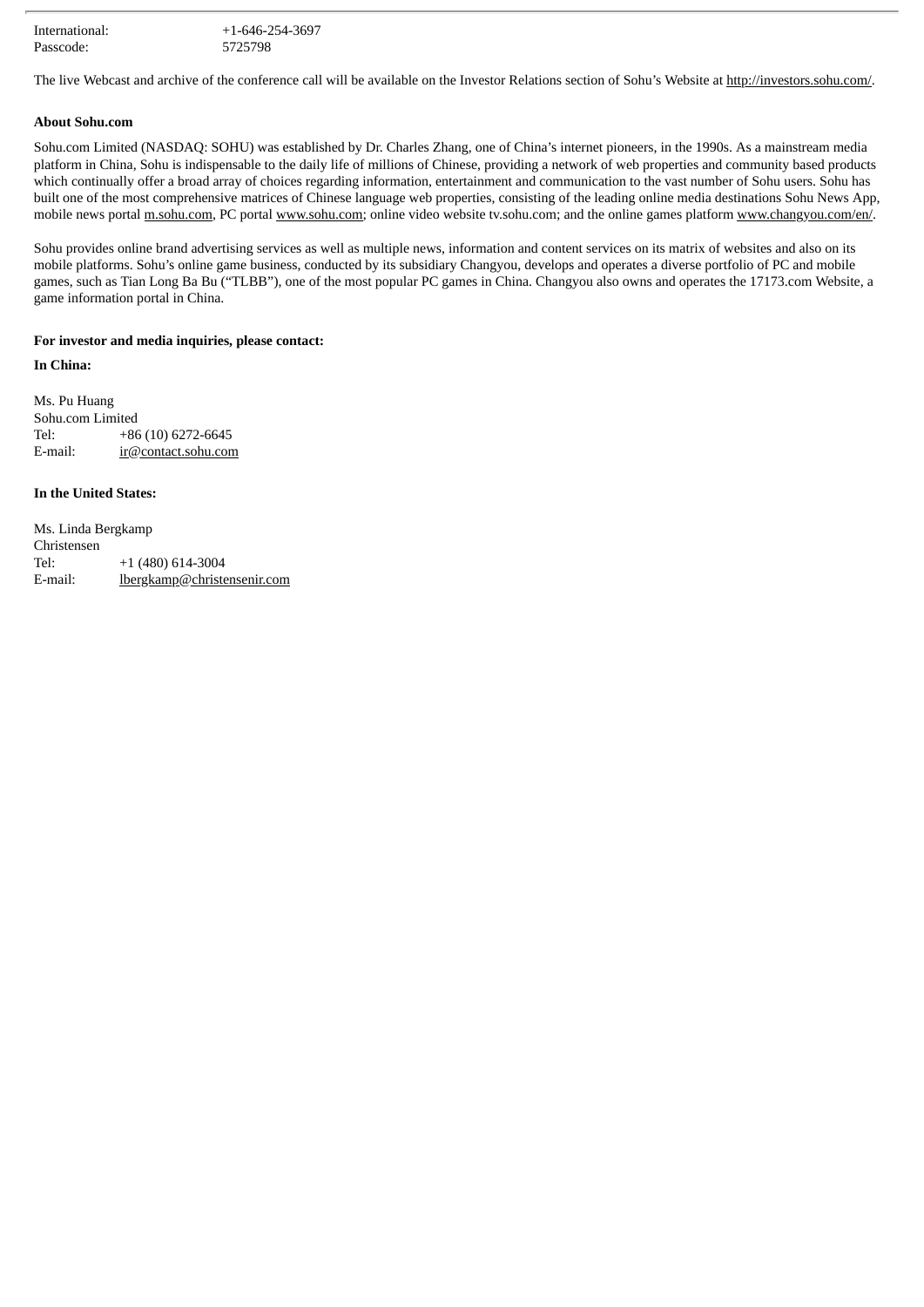# **SOHU.COM LIMITED CONDENSED CONSOLIDATED STATEMENTS OF OPERATIONS (UNAUDITED, IN THOUSANDS EXCEPT PER SHARE AMOUNTS)**

|                                                                                                            | <b>Three Months Ended</b>         |                                   |                     |
|------------------------------------------------------------------------------------------------------------|-----------------------------------|-----------------------------------|---------------------|
|                                                                                                            | Mar. 31,<br>2022                  | Dec. 31,<br>2021                  | Mar. 31,<br>2021    |
| Revenues:                                                                                                  |                                   |                                   |                     |
| <b>Brand advertising</b>                                                                                   | \$23,770                          | \$ 33,638                         | \$ 30,741           |
| Online games                                                                                               | 157,854                           | 143,708                           | 176,495             |
| Others                                                                                                     | 11,794                            | 15,645                            | 14,857              |
| <b>Total revenues</b>                                                                                      | 193,418                           | 192,991                           | 222,093             |
| Cost of revenues:                                                                                          |                                   |                                   |                     |
| Brand advertising (includes share-based compensation expense of \$23, \$-115, and \$19, respectively)      | 23,413                            | 24,214                            | 24,532              |
| Online games (includes share-based compensation expense of \$41, \$43, and \$77, respectively)             | 21,971                            | 23,053                            | 18,560              |
| Others                                                                                                     | 3,725                             | 4,477                             | 3,784               |
| Total cost of revenues                                                                                     | 49,109                            | 51,744                            | 46,876              |
| Gross profit                                                                                               | 144,309                           | 141,247                           | 175,217             |
| Operating expenses:                                                                                        |                                   |                                   |                     |
| Product development (includes share-based compensation expense of \$607, \$437, and \$1,051, respectively) | 63,839                            | 68,392                            | 69,319              |
| Sales and marketing (includes share-based compensation expense of \$58, \$-186, and \$59, respectively)    | 51,707                            | 54,793                            | 36,988              |
| General and administrative (includes share-based compensation expense of \$843, \$110, and \$1,093,        |                                   |                                   |                     |
| respectively)                                                                                              | 16,092                            | 20,970                            | 18,127              |
| Total operating expenses                                                                                   | 131,638                           | 144,155                           | 124,434             |
| Operating profit/(loss)                                                                                    | 12,671                            | (2,908)                           | 50,783              |
| Other income, net                                                                                          | 4,879                             | 12,982                            | 3,882               |
| Interest income<br>Interest expense                                                                        | 2,593<br>$\overline{\phantom{0}}$ | 3,359<br>$\overline{\phantom{m}}$ | 3,861               |
| Exchange difference                                                                                        | (477)                             | (1,150)                           | (2,511)<br>(1, 304) |
| Income before income tax expense                                                                           | 19,666                            | 12,283                            | 54,711              |
| Income tax expense                                                                                         | 16,997                            | 8,695                             | 23,177              |
| Net income from continuing operations                                                                      | 2,669                             | 3,588                             | 31,534              |
| Net income from discontinued operations, net of tax6                                                       |                                   | $\overline{\phantom{0}}$          | 52,252              |
| Net income                                                                                                 | 2,669                             | 3,588                             | 83,786              |
|                                                                                                            |                                   |                                   |                     |
| Less: Net income/(loss) from continuing operations attributable to the noncontrolling interest             |                                   |                                   |                     |
| shareholders                                                                                               | 3                                 | (1)                               | (1)                 |
| Less: Net income from discontinued operations attributable to the noncontrolling interest shareholders     |                                   |                                   | 34,591              |
| Net income from continuing operations attributable to Sohu.com Limited                                     | 2,666                             | 3,589                             | 31,535              |
| Net income from discontinued operations attributable to Sohu.com Limited                                   |                                   |                                   | 17,661              |
| Net income attributable to Sohu.com Limited                                                                | 2,666                             | 3,589                             | 49,196              |
| Basic net income from continuing operations per share/ADS attributable to Sohu.com ${\rm Limited^7}$       | \$<br>0.07                        | \$<br>0.09                        | \$<br>0.80          |
| Basic net income from discontinued operations per share/ADS attributable to Sohu.com Limited               | \$                                | \$                                | \$<br>0.45          |
| Basic net income per share/ADS attributable to Sohu.com Limited                                            | \$<br>0.07                        | \$<br>0.09                        | \$<br>1.25          |
| Shares/ADSs used in computing basic net income per share/ADS attributable to Sohu.com Limited              | 36,802                            | 39,373                            | 39,509              |
| Diluted net income from continuing operations per share/ADS attributable to Sohu.com Limited               | \$<br>0.07                        | \$<br>0.09                        | \$<br>0.80          |
| Diluted net income from discontinued operations per share/ADS attributable to Sohu.com Limited             | $\overline{\$}$                   | \$                                | \$<br>0.44          |
| Diluted net income per share/ADS attributable to Sohu.com Limited                                          | \$<br>0.07                        | \$<br>0.09                        | \$<br>1.24          |
| Shares/ADSs used in computing diluted net income per share/ADS attributable to Sohu.com Limited            | 36,802                            | 39,373                            | 39,509              |
|                                                                                                            |                                   |                                   |                     |

6 Following the completion on September 23, 2021 of the transaction with Tencent related to Sogou, Sohu no longer has any ownership interest in Sogou. Unless indicated otherwise, results presented in this release exclude results from Sogou operations. For historical statements, the results of operations of Sogou and the gain from its disposal are presented in separate line items as discontinued operations.

7 Each ADS represents one ordinary share.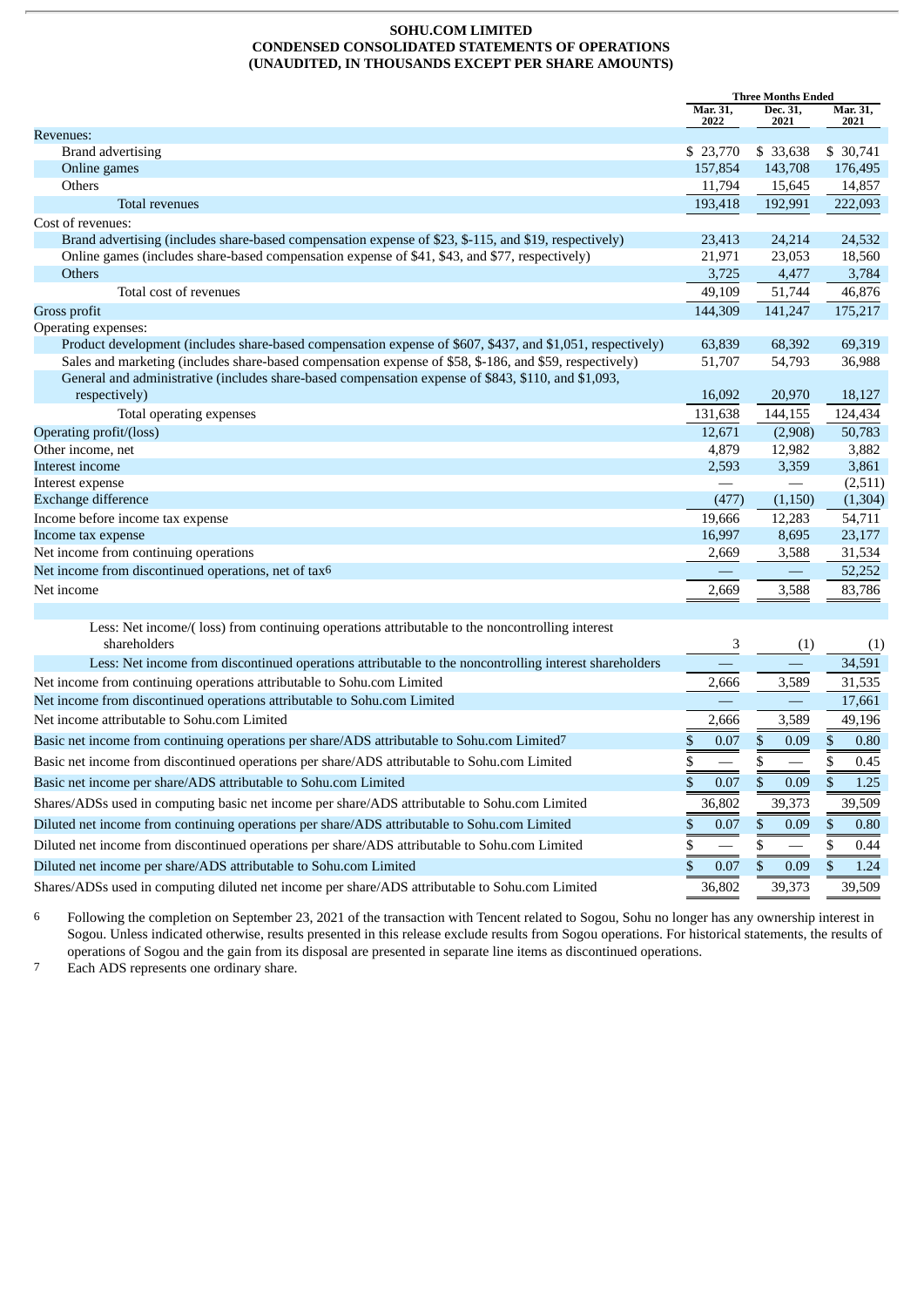# **SOHU.COM LIMITED CONDENSED CONSOLIDATED BALANCE SHEETS (UNAUDITED, IN THOUSANDS)**

|                                            | As of Mar. 31, 2022 As of Dec. 31, 2021 |            |                           |           |  |  |
|--------------------------------------------|-----------------------------------------|------------|---------------------------|-----------|--|--|
| <b>ASSETS</b>                              |                                         |            |                           |           |  |  |
| Current assets:                            |                                         |            |                           |           |  |  |
| Cash and cash equivalents                  | \$                                      | 534,244 \$ |                           | 998,949   |  |  |
| Restricted cash                            |                                         | 5,207      |                           | 1,969     |  |  |
| Short-term investments                     |                                         | 816,282    |                           | 399,345   |  |  |
| Accounts receivable, net                   |                                         | 78,949     |                           | 82,550    |  |  |
| Prepaid and other current assets           |                                         | 106,445    |                           | 107,311   |  |  |
| Total current assets                       |                                         | 1,541,127  |                           | 1,590,124 |  |  |
| Fixed assets, net                          |                                         | 326,328    |                           | 329,997   |  |  |
| Goodwill                                   |                                         | 48,883     |                           | 48,811    |  |  |
| Long-term investments, net                 |                                         | 46,959     |                           | 53,121    |  |  |
| Intangible assets, net                     |                                         | 7,983      |                           | 9,136     |  |  |
| Long-term time deposits                    |                                         | 191,141    |                           | 189,007   |  |  |
| Other assets                               |                                         | 25,302     |                           | 25,589    |  |  |
| <b>Total assets</b>                        | \$                                      | 2,187,723  | $\mathfrak{S}$            | 2,245,785 |  |  |
| <b>LIABILITIES</b>                         |                                         |            |                           |           |  |  |
| Current liabilities:                       |                                         |            |                           |           |  |  |
| Accounts payable                           | \$                                      | 88,459 \$  |                           | 87,447    |  |  |
| <b>Accrued liabilities</b>                 |                                         | 137,749    |                           | 138,196   |  |  |
| Receipts in advance and deferred revenue   |                                         | 52,940     |                           | 57,041    |  |  |
| Accrued salary and benefits                |                                         | 77,207     |                           | 91,485    |  |  |
| Taxes payables                             |                                         | 15,607     |                           | 16,714    |  |  |
| Other short-term liabilities               |                                         | 114,783    |                           | 112,568   |  |  |
| Total current liabilities                  | \$                                      | 486,745    | $\mathbb{S}$              | 503,451   |  |  |
| Long-term other payables                   |                                         | 4,360      |                           | 3,922     |  |  |
| Long-term tax liabilities                  |                                         | 450,325    |                           | 443,083   |  |  |
| Other long-term liabilities                |                                         | 2,670      |                           | 3,142     |  |  |
| Total long-term liabilities                | \$                                      | 457,355    | \$                        | 450,147   |  |  |
| <b>Total liabilities</b>                   | $\overline{\$}$                         | 944,100    | \$                        | 953,598   |  |  |
| <b>SHAREHOLDERS' EQUITY:</b>               |                                         |            |                           |           |  |  |
| Sohu.com Limited shareholders' equity      |                                         | 1,242,302  |                           | 1,290,869 |  |  |
| Noncontrolling interest                    |                                         | 1,321      |                           | 1,318     |  |  |
| Total shareholders' equity                 | \$                                      | 1,243,623  | $\boldsymbol{\mathsf{S}}$ | 1,292,187 |  |  |
| Total liabilities and shareholders' equity | \$                                      | 2,187,723  | \$                        | 2,245,785 |  |  |